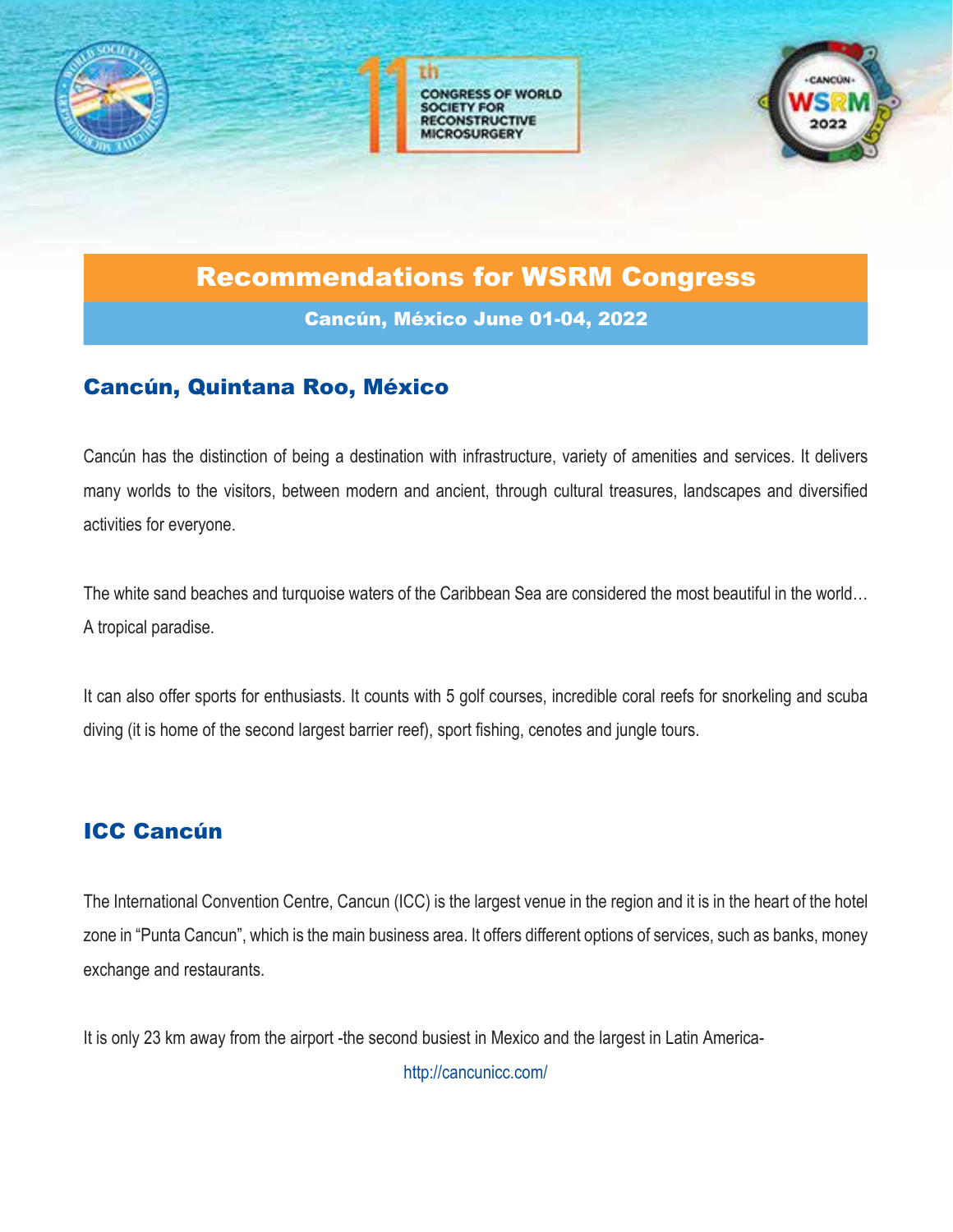#### Recommendations for WSRM Congress Cancun 2022.

### **Accommodation**

We have selected hotels with special terms and conditions for the Congress attendees. WSRM is offering advantage with the following:

- Specially negotiated rates.
- Flexibility to change or cancel.

#### **Hotel Options:**



Hotel Coral Beach



Hotel Aloft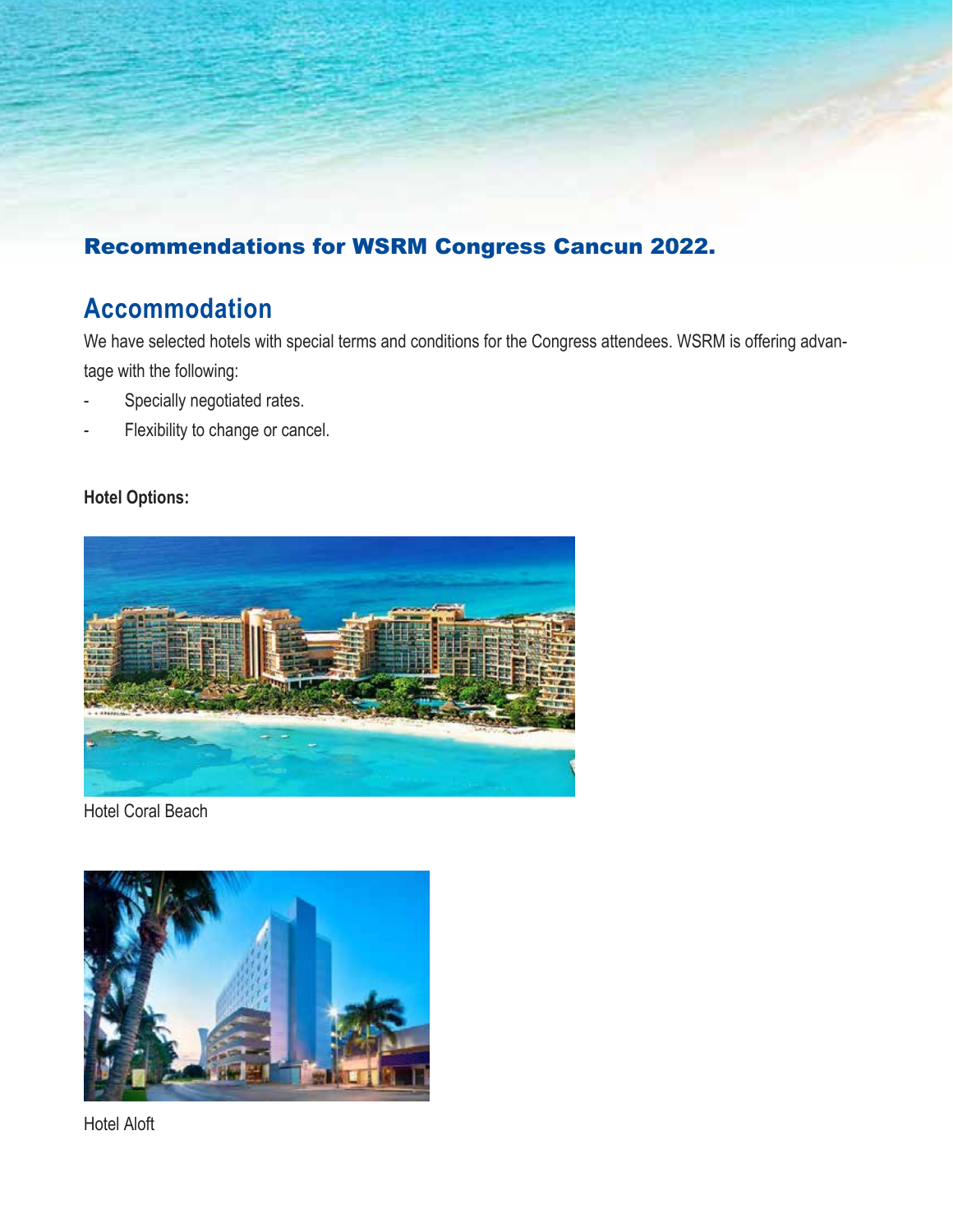

# **Airlines**

The main flight companies have direct frequencies or connections to Cancún.

| <b>Airline</b>                 | <b>Destination</b>                                                                                                                                                                                             |
|--------------------------------|----------------------------------------------------------------------------------------------------------------------------------------------------------------------------------------------------------------|
| Aerolineas Argentinas          | <b>Buenos Aires</b>                                                                                                                                                                                            |
| <b>Aruba Airlines</b>          | Aruba                                                                                                                                                                                                          |
| Air Berlin                     | <b>Dusseldorf</b>                                                                                                                                                                                              |
| Air Canada<br>$\blacksquare$   | Calgary<br>Seasonal: Halifax, Ottawa, Winnipeg                                                                                                                                                                 |
| Air Canada Rouge<br>▮◆▮        | Montreal-Trudeau, Toronto-Pearson<br>Seasonal: Vancouver                                                                                                                                                       |
| 商<br>Air Europa                | Madrid                                                                                                                                                                                                         |
| Air France                     | París-Charles de Gaulle                                                                                                                                                                                        |
| Aeromar<br><b>Barbara</b>      | Mexico City, Mérida, Oaxaca, Tuxtla Gutiérrez,<br>Villahermosa                                                                                                                                                 |
| <b>BO</b><br>Aeromexico        | Mexico City, Guadalajara, La Habana,<br>Nueva York-JFK<br>Seasonal: Dallas/Foth Worth, Houston, Los Angeles,<br>Monterrey                                                                                      |
| Aeromexico Connect<br><b>B</b> | Mexico City, Monterrey                                                                                                                                                                                         |
| Air Transat<br>M               | Montreal-Trudeau, Toronto-Pearson, Vancouver<br>Seasonal: Calgary, Edmonton, Fredericton, Halifax,<br>Kelowna, London (ON), Ottawa, Quebec, Regina,<br>San Juan de Terranova, Saskatoon, Victoria,<br>Winnipeg |
| Air Transat operated by        | Calgary, Edmonton                                                                                                                                                                                              |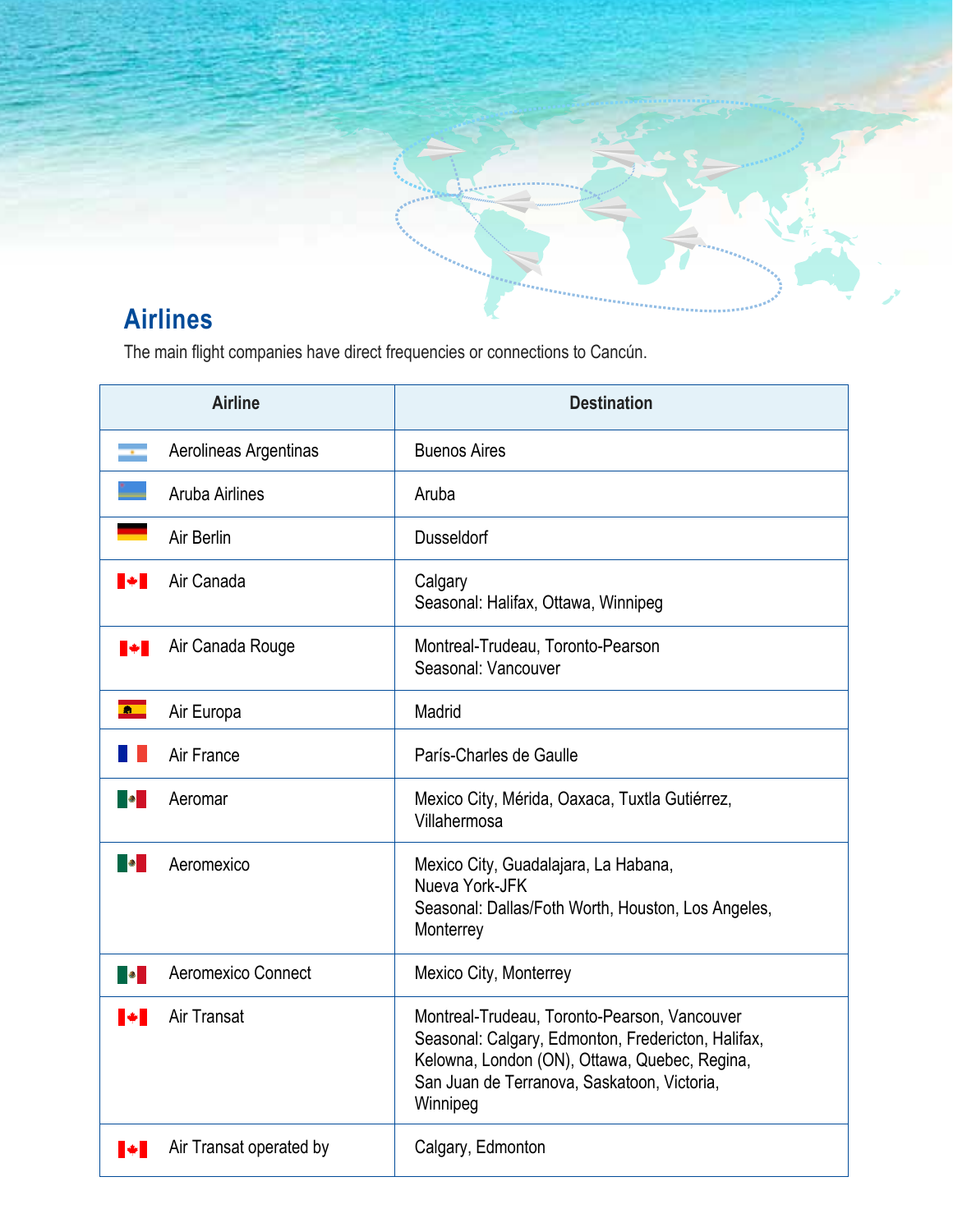| <b>Airline</b>                                                                        | <b>Destination</b>                                                                                                                                                                                                                                                                                                  |
|---------------------------------------------------------------------------------------|---------------------------------------------------------------------------------------------------------------------------------------------------------------------------------------------------------------------------------------------------------------------------------------------------------------------|
| Alaska Airlines                                                                       | Seasonal: Seattle, Tacoma                                                                                                                                                                                                                                                                                           |
| <b>American Airlines</b>                                                              | Charlotte, Chicago – O'Hare, Dallas/Forth Worth,<br>Fildelfia, Los Angeles, Miami, Nueva York-JFK,<br>Phoenix-Sky Harbor<br>Seasonal: Boston, Kansas City, Nashville,<br>Pittsburgh, Raleigh/Durham                                                                                                                 |
| <b>Apple Vacations</b>                                                                | Seasonal Charter: Baltimore, Boston, Lansing,<br>Pittsburgh                                                                                                                                                                                                                                                         |
| Avianca                                                                               | Bogotá                                                                                                                                                                                                                                                                                                              |
| Avianca Costa Rica                                                                    | San José de Costa Rica, San Salvador                                                                                                                                                                                                                                                                                |
| Avianca Perú                                                                          | Lima                                                                                                                                                                                                                                                                                                                |
| <b>Blue Panorama Airlines</b>                                                         | Roma-Fiumicino                                                                                                                                                                                                                                                                                                      |
| <b>Boliviana Aviation</b>                                                             | Seasonal Charter: Santa Cruz de la Sierra                                                                                                                                                                                                                                                                           |
| <b>Branson Air Expressoperated</b><br>by Elite Airways                                | Seasonal: Branson, New Orleans                                                                                                                                                                                                                                                                                      |
| <b>British Airways</b><br>$\geq$                                                      | London-Gatwick                                                                                                                                                                                                                                                                                                      |
| Calima Aviation operated<br>$\mathbf{a}$<br>by Orbest                                 | Seasonal Charter: Madrid                                                                                                                                                                                                                                                                                            |
| Condor Flugdienst                                                                     | Frankfurt, Munich                                                                                                                                                                                                                                                                                                   |
| $\begin{array}{c c c c} \star & \star \\ \hline & \star \end{array}$<br>Copa Airlines | Panama City                                                                                                                                                                                                                                                                                                         |
| Cubana Aviation<br>$\rightarrow$                                                      | La Habana                                                                                                                                                                                                                                                                                                           |
| <b>Delta Airlines</b>                                                                 | Atlanta, Detroit, Los Angeles, Minneapolis- Saint Paul,<br>Nueva York-JFK, Salt Lake City Seasonal: Baltimore,<br>Boston, Cincinnati, Columbus (OH), Hartford, Indianapolis,<br>Kansas City, Milwaukee, Nashville, New Orleans,<br>Orlando, Pittsburgh, Raleigh-Durham, Seattle/Tacoma,<br>Tampa, Washington-Dulles |
| Easy Sky                                                                              | Tegucigalpa                                                                                                                                                                                                                                                                                                         |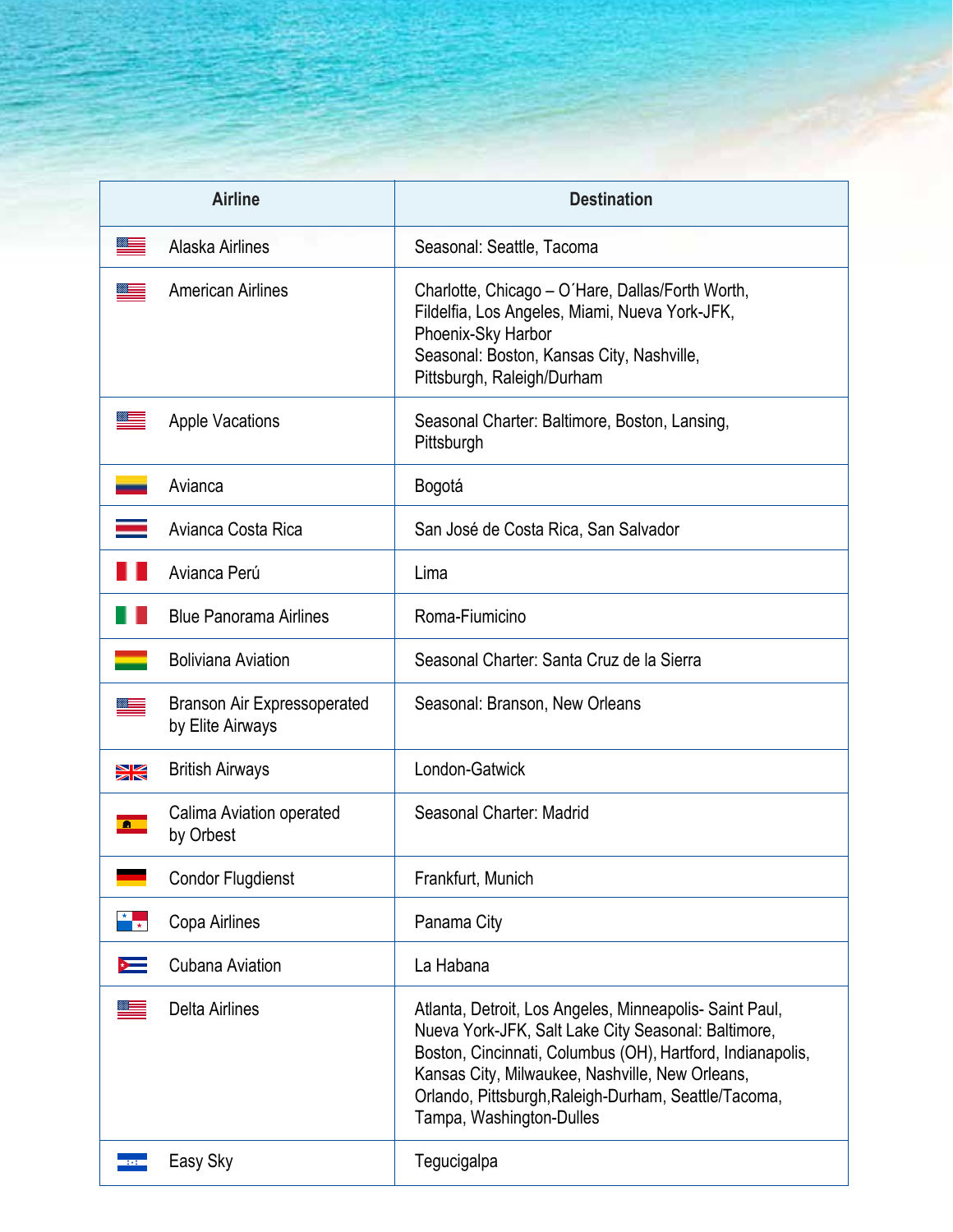| <b>Airline</b>                                               | <b>Destination</b>                                                                                                    |
|--------------------------------------------------------------|-----------------------------------------------------------------------------------------------------------------------|
| $\left  \cdot \right $<br><b>Edelweiss Air</b>               | Zurich                                                                                                                |
| Eurowings operated by<br>SunExpress Deutschland              | Colonia, Bonn                                                                                                         |
| <b>Evelop Airlines</b><br>$\bullet$                          | Madrid                                                                                                                |
| Finnair                                                      | Seasonal: Helsinki                                                                                                    |
| <b>Frontier Airlines</b>                                     | Cleveland, Chicago-O'Hare, Denver, Filaldelfia,<br>San Luis (MO)<br>Seasonal: Cincinnati                              |
| Interjet<br><b>B</b>                                         | Mexico City, Guadalajara, Monterrey, Toluca                                                                           |
| Interjet<br><b>B</b>                                         | Bogota, La Habana, Los Angeles, Miami,<br>Montreal-Trudeau, Nueva York-JFK                                            |
| JetBlue Airways                                              | Boston, Fort Lauderdale, New York-JFK, Orlando                                                                        |
| <b>LATAM Chile</b>                                           | Santiago de Chile                                                                                                     |
| <b>LATAM Colombia</b>                                        | Bogota                                                                                                                |
| <b>LATAM Peru</b>                                            | Lima                                                                                                                  |
| <b>LOT Polish Airlines</b>                                   | Charter: Varsovia-Chopin                                                                                              |
| Lufthansa operated by<br>$\mathcal{L}$<br>Lufthansa CityLine | Seasonal: Frankfurt                                                                                                   |
| <b>Magnicharters</b><br><b>B</b>                             | Mexico City, Guadalajara, León/El Bajío, Monterrey<br>Seasonal Charter: Aguascalientes, Chihuahua,<br>San Luis Potosí |
| $\bullet$<br>Maya Island Air                                 | <b>Belize City</b>                                                                                                    |
| <b>MAYAir</b>                                                | Chetumal, Cozumel, Mérida, Veracruz, Villahermosa                                                                     |
| <b>Neos</b>                                                  | Programmed Charter: Milan-Malpensa, Roma-Fiumicino                                                                    |
| Novair                                                       | Charter: Gothenburg                                                                                                   |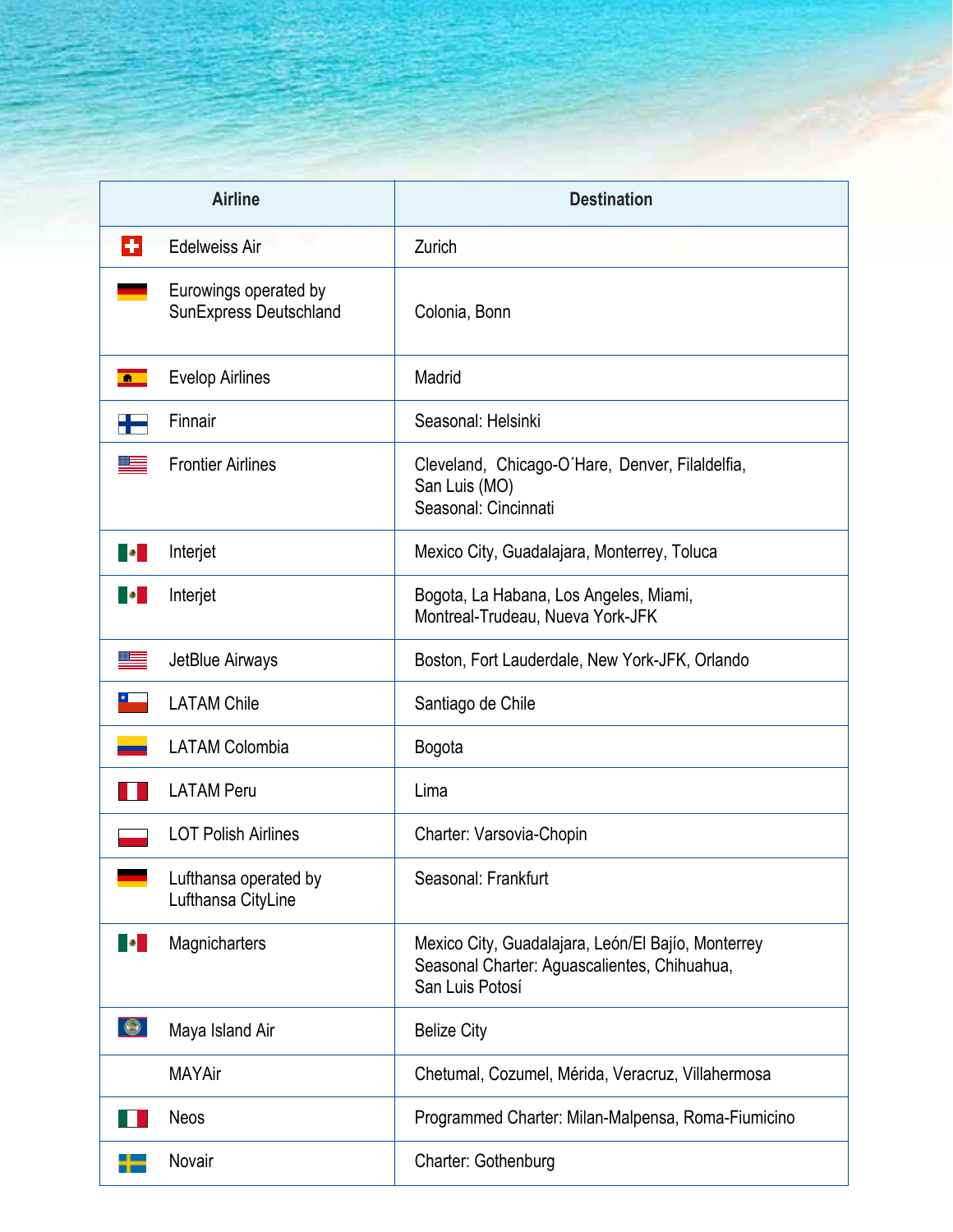| <b>Airline</b>                                                             | <b>Destination</b>                                                                                                                                                                                                                 |
|----------------------------------------------------------------------------|------------------------------------------------------------------------------------------------------------------------------------------------------------------------------------------------------------------------------------|
| <b>Nordwind Airlines</b>                                                   | Moscu-Sheremetievo                                                                                                                                                                                                                 |
| Orbest                                                                     | Lisboa                                                                                                                                                                                                                             |
| <b>Southwest Airlines</b>                                                  | Atlanta, Baltimore, Chicago-Midway, Denver,<br>Fort Lauderdale, Houston-Hobby, Los Angeles,<br>Milwaukee, Nashville, San Luis (MO) Seasonal:<br>Austin, San Antonio                                                                |
| <b>Spirit Airlines</b>                                                     | Baltimore, Chicago-O'Hare, Dallas/Foth Worth, Detroit,<br>Fort Lauderdale, Houston-Intercontinental                                                                                                                                |
| Sun Country Airlines                                                       | Dallas/Foth Worth, Fort Myers, Minneapolis- Saint Paul                                                                                                                                                                             |
| <b>Sunwing Airlines</b><br>$\blacksquare \blacktriangleright \blacksquare$ | Calgary, Edmonton, Montreal-Trudeau, Quebec,<br>Toronto-Pearson, Vancouver Seasonal: Bagotville,<br>Halifax, Kelowna,<br>London (ON), Regina, San Juan, Saskatoon, Sault Ste.<br>Marie, Thunder Bay, Winnipeg                      |
| $\geq$<br><b>Thomson Airways</b>                                           | Birmingham, London-Gatwick, London-Stansted,<br>Manchester<br>Seasonal: Bristol, Copenhagen, East Midlands, Edinburg,<br>Glasgow, Helsinki, Newcastle upon Tyne,<br>Oslo-Gardermoen, Stockholm-Arlanda<br>Seasonal Charter: Dublin |
| <b>Tropic Air</b>                                                          | <b>Belize City</b>                                                                                                                                                                                                                 |
| <b>TUI Airlines Netherlands</b>                                            | Amsterdam                                                                                                                                                                                                                          |
| <b>TUIfly</b>                                                              | Seasonal Charter: Hamburg, Varsovia-Chopin                                                                                                                                                                                         |
| <b>TUIfly Belgium</b>                                                      | <b>Brussels</b>                                                                                                                                                                                                                    |
| <b>TUIfly Nordic</b>                                                       | Seasonal Charter: Copenhagen, Stockholm-Arlanda,<br>Gothenburg, Oslo-Gardermoen                                                                                                                                                    |
| <b>United Airlines</b>                                                     | Chicago-O'Hare, Denver, Houston-Intercontinental,<br>Los Angeles, Newark, San Francisco, Washington-Dulles<br>Seasonal: Austin, Cleveland, New Orleans, San Antonio                                                                |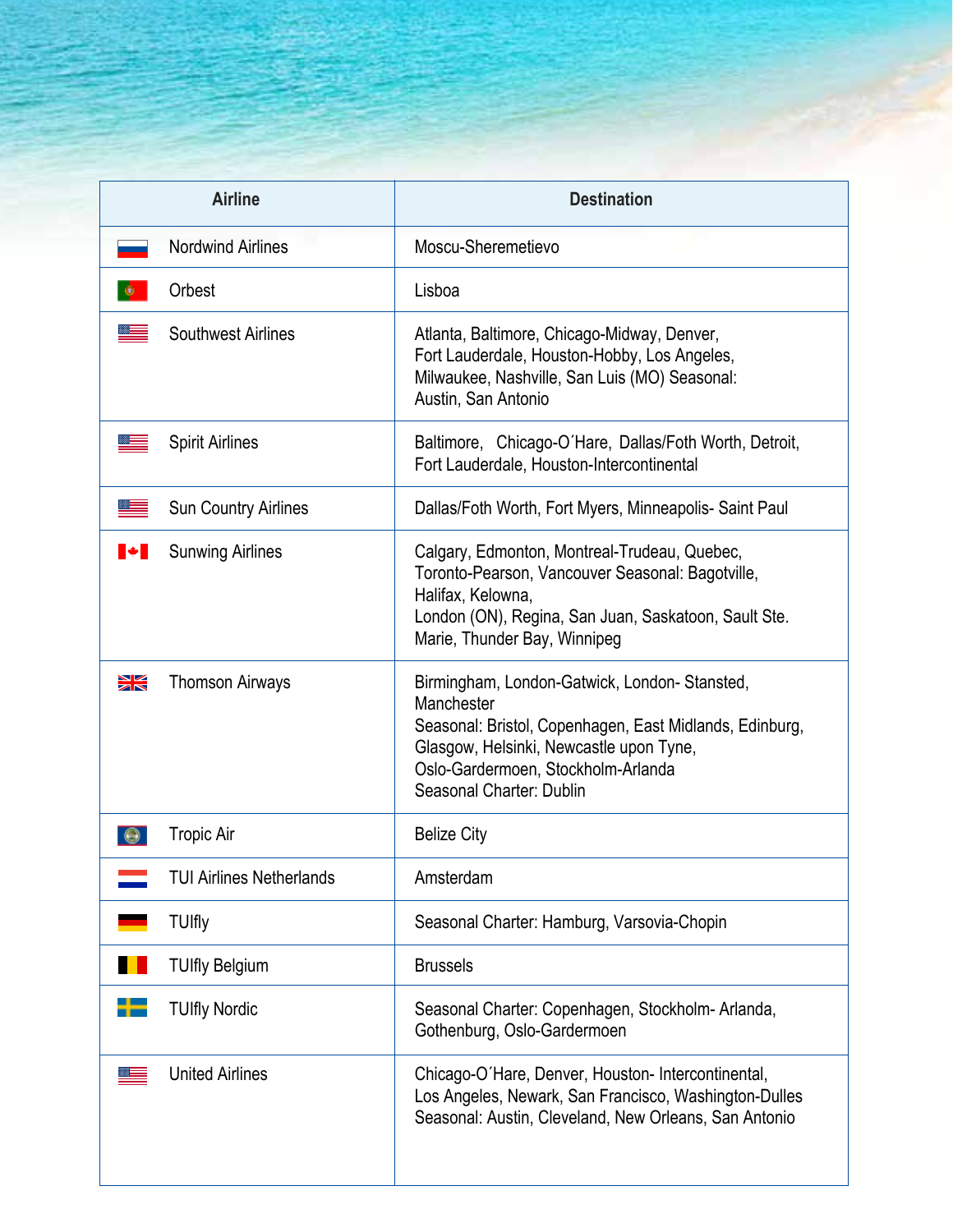| <b>Airline</b>                | <b>Destination</b>                                                                                                                                                                                                                                                                            |
|-------------------------------|-----------------------------------------------------------------------------------------------------------------------------------------------------------------------------------------------------------------------------------------------------------------------------------------------|
| <b>Vacation Express</b>       | Seasonal Charter: Atlanta, Brimingham (AL), Buffalo,<br>Charlotte, Chicago/Rockford, Cincinnati, Cleveland,<br>Columbus (OH), Indianapolis, Memphis, Nashville,<br>New Orleans, Pittsburgh, Raleigh/Durh, Richmond                                                                            |
| Virgin America                | Los Angeles, San Francisco                                                                                                                                                                                                                                                                    |
| ▓<br>Virgin Atlantic Airways  | London-Gatwick                                                                                                                                                                                                                                                                                |
| <b>Viva Aerobus</b>           | Mexico City, Juarez City, Guadalajara, Leon/El Bajío,<br>Monterrey, Puebla,<br>Queretaro,<br>Reynosa, Tampico, Tuxtla Gutierrez, Veracruz,<br>Villahermosa                                                                                                                                    |
| Volaris                       | Aguascalientes, Guatemala City, Mexico City, Guaalajara,<br>Leon/Bajío, Monterrey, Puebla, Queretaro,<br>San Jose Costa Rica, San Juan, San Luis Potosí, Tijuana,<br>Toluca, Tuxtla Gutierrez, Veracruz, Villahermosa,<br>Seasonal: Chihuahua, Juarez City Seasonal Charter:<br><b>Newark</b> |
| <b>Wamos Air</b><br>$\bullet$ | Charter: Madrid                                                                                                                                                                                                                                                                               |
| WesJet<br><b>A</b>            | Calgary, Edmonton, Montreal-Trudeau, Toronto-Pearson,<br>Vancouver<br>Seasonal: Halifax, Hamilton, Kelowna, Moncton, Ottawa,<br>Regina, Saskatoon, Victoria, Winnipeg                                                                                                                         |
| Wingo                         | Bogota                                                                                                                                                                                                                                                                                        |
| <b>XL Airways France</b>      | Paris-Charles de Gaulle                                                                                                                                                                                                                                                                       |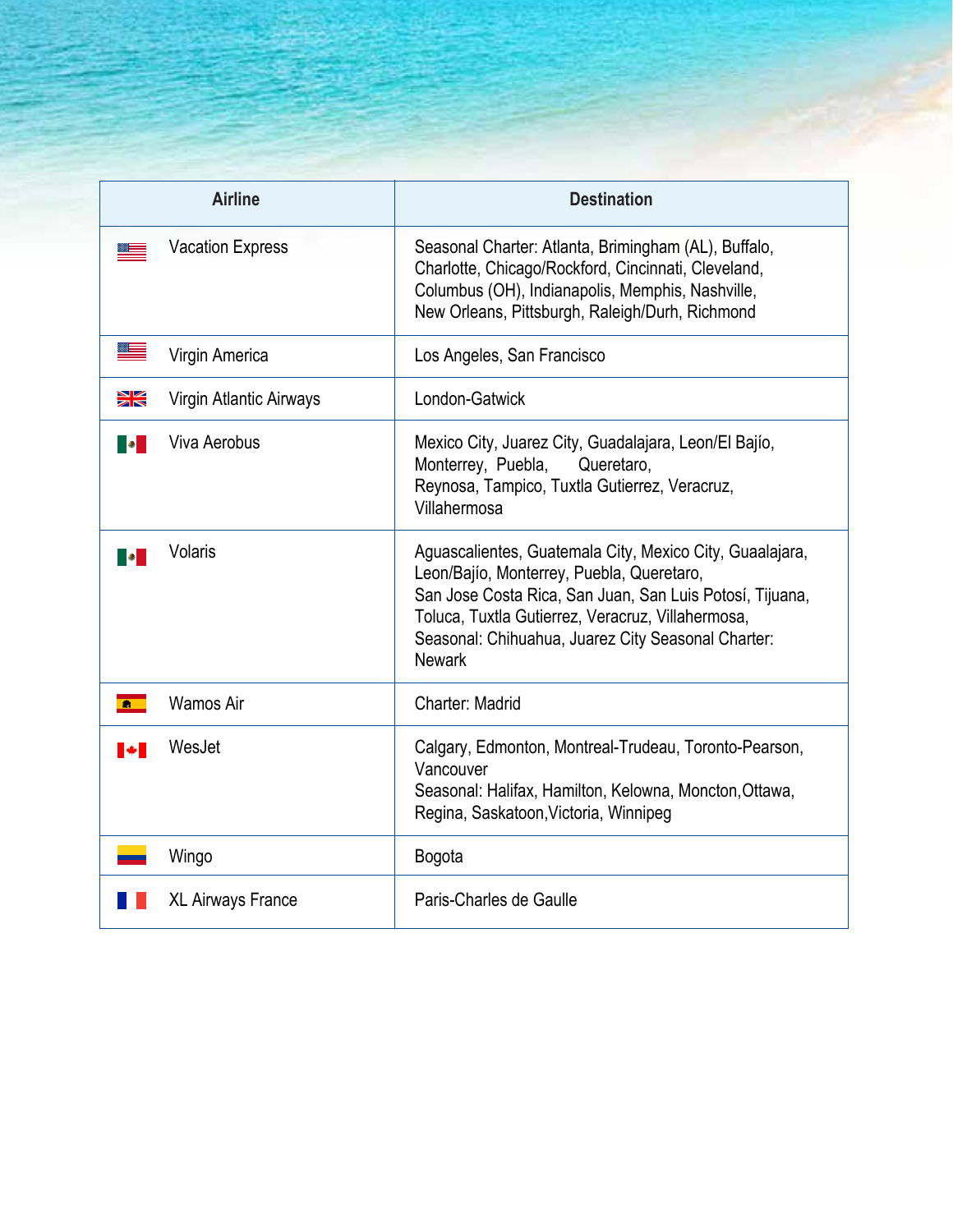#### Airport Transfers

### **Programmed Transfers**

If you want to reserve your transfer through the link, please click here https://www.epic.com.mx/microsurgery/transfer/index.html

#### **Taxis**

Hotels are 25 minutes away from the airport.

A taxi to the hotel costs direct in the airport are:

- A car for 1 to 4 people has a cost \$21.00 USD single way
- A minivan for 1 to 7 people has a cost \$35.00 USD single way
- A van for 1 to 9 people has a cost \$40 USD single way

For your comfort, it is better to take a car instead of the bus. But if you want to take the bus, the company recommended cost is \$5 USD to the hotel zone (although it is not recommended for those with large amounts of luggage).

#### **Rental Car**

In the airport, you will find rental companies such as Alamo, America, Budget, Dollar, Europcar, Firefly, Hertz, Mex Rent a Car, National, and Thrifty in domestic and international flights.

#### **Banking and Currency**

Decimal currency is used in Mexico with the Mexican peso (1 USD = MXN 21.00). (Conversion is not exact and subject to change). Bills come in \$500, \$200, \$100, \$50, and \$20 denominations, and coins come in MXN \$20, \$10, \$5, \$2, \$1, and \$50 cents. US dollars are commonly accepted in Cancún with prices listed in Mexican pesos or American dollars.

You will find currency exchange facilities and ATMs available in hotels, banks, malls and airports. Credit cards are accepted at most shops and restaurants.

#### **Business Hours**

Business office hours in Mexico are generally from Monday to Friday 9:00 A.M. to 6:00 P.M.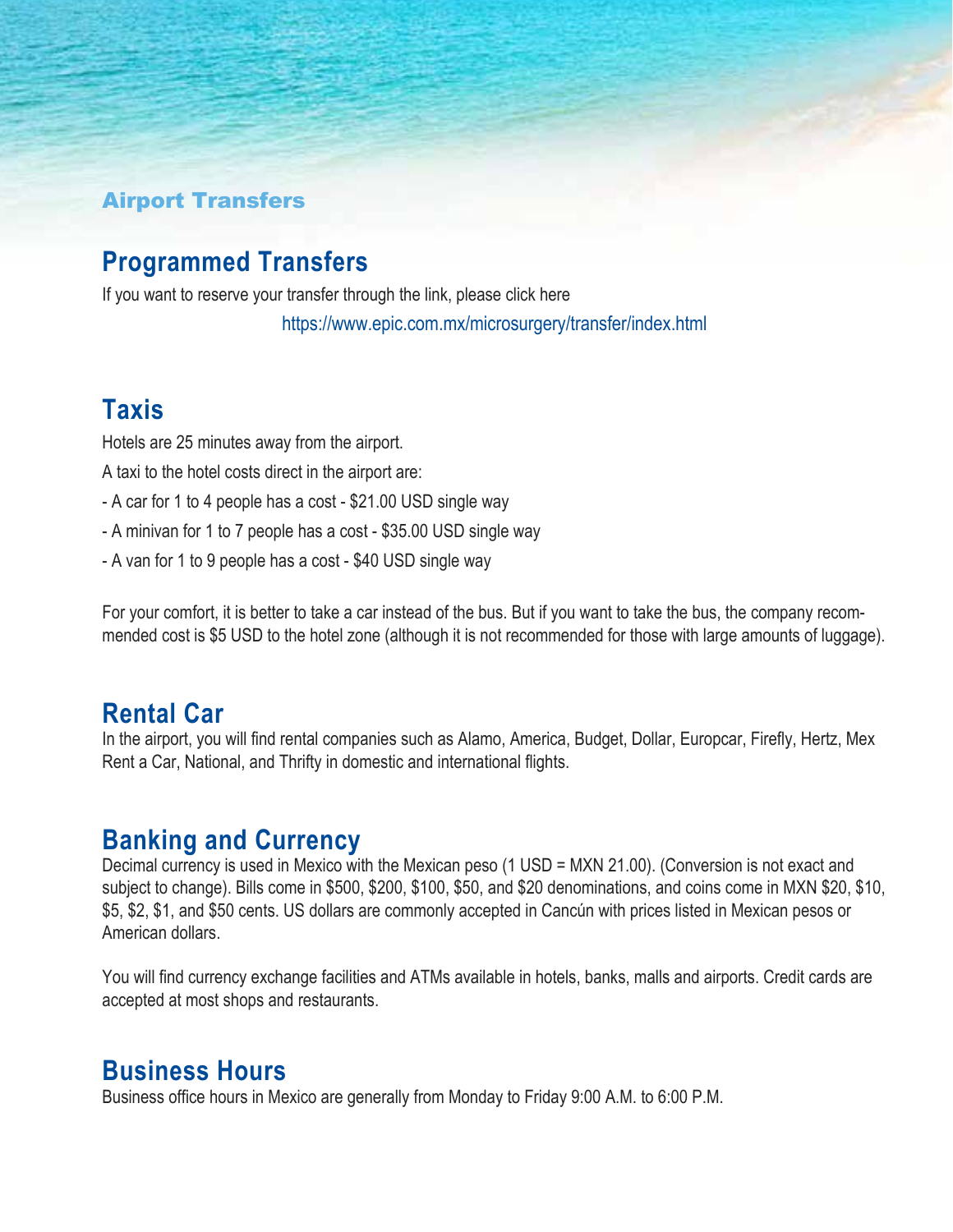### **Climate and Clothing**

The average temperature in Cancun is 25 °C (77 °F), humidity can increase this by around 10 °C (50 °F). The rain season is between June and October.

We recommend taking light clothes, short pants and a sweater or jacket for the evenings. You should use casual clothing for restaurants and night clubs.

It is important to wear sunglasses with a UV filter, insect repellent and sunscreen. (preferably biodegradable). It is recommended to bring a swimsuit and sealed bags in case you travel with wet clothes.

### **Electricity**

The electrical outlets have a current of 110V. Hotels often offer voltage converters but we recommend you bring your own converter. The typical three-pin power outlet is hard to find. Dining Out

There is a large variety of restaurants in Cancún. However, most commonly, you will find seafood, Mexican and Tex-Mex restaurants.

In Kukulcan Avenue you will find different bars, clubs, and restaurants of all kinds.

### **Good and services tax**

According to Mexican VAT regulations a non-Mexican organizer will not pay VAT for the goods and services as defined below and rendered in Mexico as of January 1st, 2014. The VAT Benefit applies only for nonresidents of Mexico attending the event and is only applicable up to one (1) day before and one (1) day after program's official dates.

The goods and services that will not have this tax are:

- Accommodations
- Food & Beverage
- Audiovisual Equipment (when contracted and provided directly by the Hotel)
- Theme Party Décor
- Meeting Room rental and set up services when applicable
- Security (when contracted and provided directly by the Hotel)
- Hostess (when contracted and provided directly by the Hotel)

All attendees should have the immigration document (tourist card) provided to all international visitors upon arrival to Mexico and their passport. Such documents must be properly stamped by the immigration authorities and valid at least for the duration of the Program. Program attendees will provide these immigration documents to the Hotel upon arrival.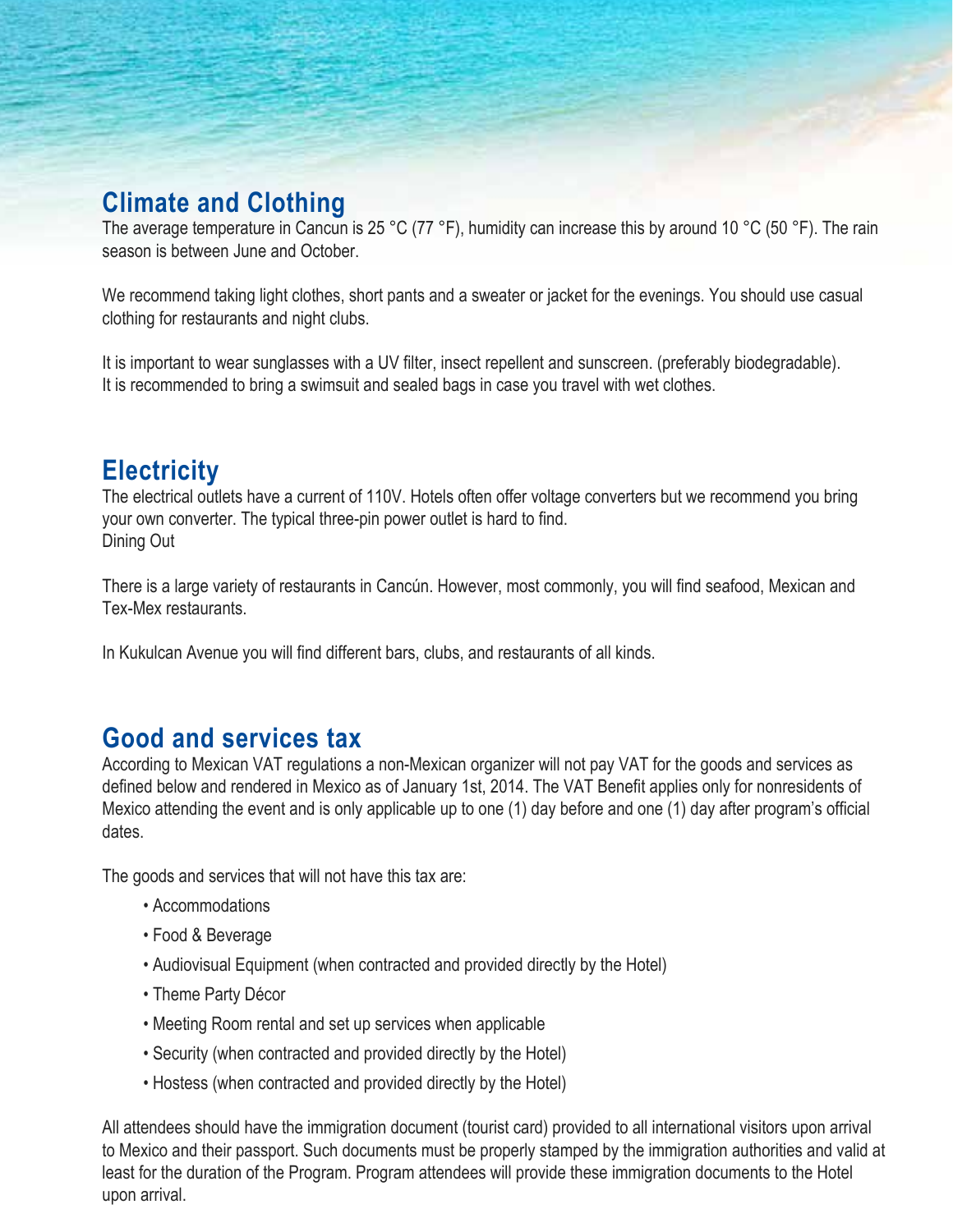For VAT Benefit to apply to individual participants who are paying their bills upon checkout, payments must be made by a Credit Card issued abroad.

The corporations that have 0% VAT implemented are hotels and motels registered in the Internal Revenue Service and venues, such as convention and show centers.

All other taxes imposed by the Mexican government still apply, such as room occupancy tax.

It is important to consider that this would only apply in programmed events in the hotels or ICC. VAT in Mexico is 16%, lodging tax 3%, and gratuities 15%.

#### **Insurance**

Registration fees do not include insurance. We recommend that at the time of your registration to the Congress, you take an insurance policy of your choice. It could include:

- Loss of fees/deposit because of cancellation of your participation in the Congress or in case of Congress cancellation.
- Loss of domestic or international flights
- Failure to assist to pre-booked tours due to airline delay.
- Medical expenses (including sickness and accident cover)
- Loss or damage to personal property
- Additional expenses and repartition should travel arrangements be changed

The Conference Organizers cannot take any responsibility for any participant falling to arrange their own insurance. The insurance must be purchased in your country of origin.

#### **Language**

The official language in Mexico is Spanish. Many Cancun inhabitants speak English at shops, restaurants, hotels and touristic areas.

English is the official language of WSRM Congress.

### **Medications**

Medicine brought into Mexico for personal use is subject to controls and must be declared on arrival. It is recommended you bring a prescription or letter from your doctor outlining your medical condition and the medicine you are carrying. For more detailed information to this website:

https://www.gob.mx/tramites/ficha/permiso-sanitario-de-importacion-de-medicamentos- destinados-a-uso-personal/COFEPRIS693.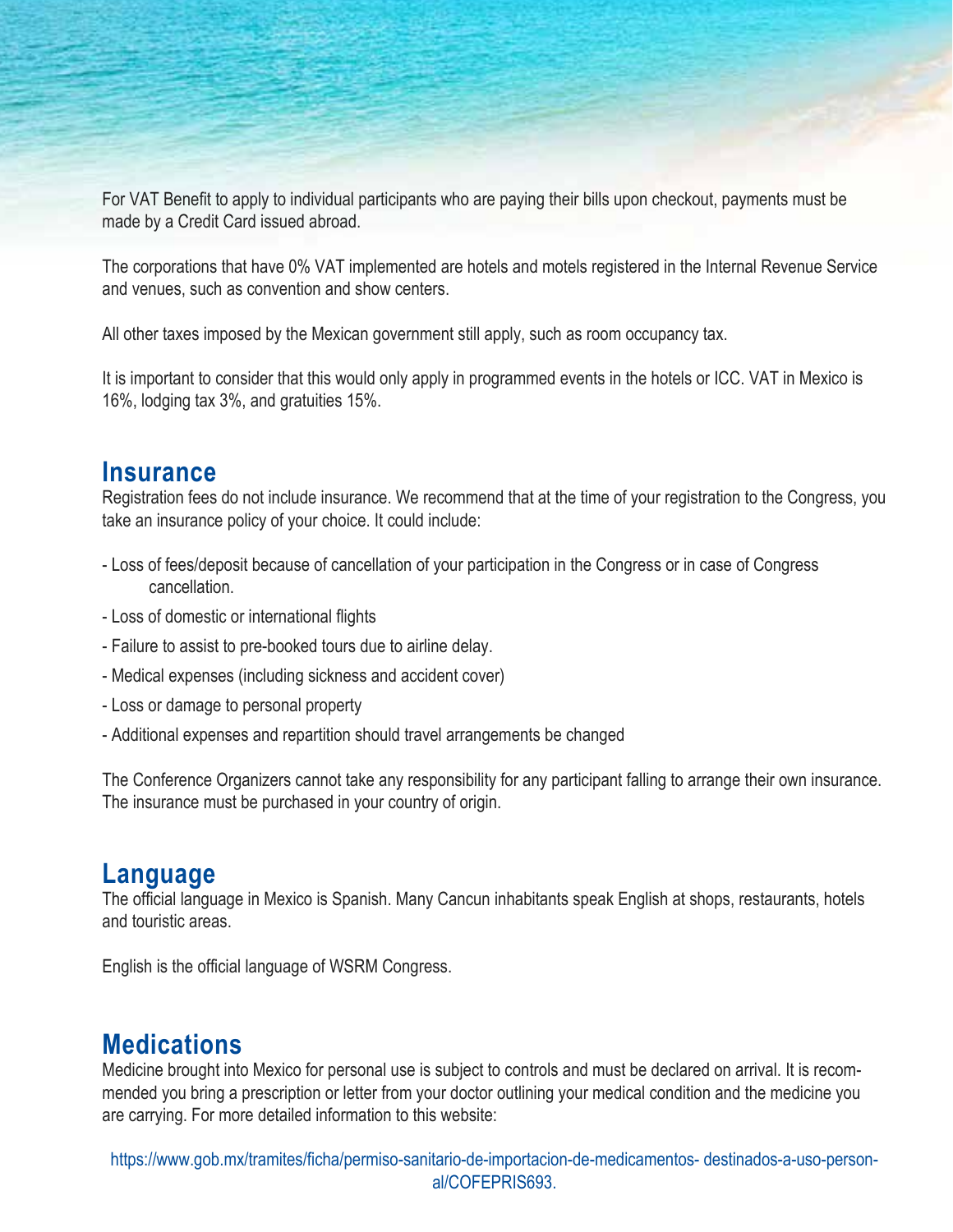### **Passport and Immigration (VISA)**

Visa Politics in Mexico, allowed citizens of the countries mentioned below to enter the country without a VISA: http://www.inm.gob.mx/gobmx/word/index.php/paises-no-requieren-visa-para-mexico/

You will need to travel with your passport, which will be asked when you enter the country. Countries that do not appear on the list, would have to obtain a transit VISA following the next steps: http://www.sectur.gob.mx/guia-de-viaje/visa/

### **Privacy**

Goods for personal use, such as clothing, footwear, and hygiene and beauty products, provided they are consistent with the duration of the trip, including a bridal outfit; articles for babies, such as a chair, portable crib, stroller, walker, among others, including accessories.

Two photographic or video recording cameras; photographic material; three portable cell phone computers or other wireless networks; global positioning equipment (GPS); an electronic agenda; portable computer equipment of the so-called laptop, notebook, OmniBook or similar; a portable copier or printer; a burner and a portable projector, with its accessories.

Two personal sports teams are four fishing rods, three gliders with or without a sail, and their accessories, trophies or recognition, as long as they can be commonly and normally carried by the passenger.

A portable apparatus for the recording or reproduction of sound; or two digital images and sound recording or playback and a portable DVD player; a set of portable speakers, and their accessories.

Five laserdiscs, 10 DVDs, 30 compact discs, three software installation packages, and five storage devices for any electronic equipment.

Books, magazines, and printed documents.

Five toys, including collectibles, and a video game console, as well as five video games.

A device to measure blood pressure and one to measure glucose or mixed and its reagents, as well as medications for personal use (in the case of psychotropic substances, the prescription must be shown).

Suitcases, pouches, trunks, or any other item necessary for the transfer of luggage. A binocular and a telescope.

Two musical instruments and their accessories. A tent and other camping gear.

A set of hand tools with its case, which may include a drill, pliers, keys, sockets, screwdrivers, power cables, among others.

Passengers over 18 years of age can bring a maximum of 10 packs of cigarettes, 25 cigars, or 200 grams of tobacco; up to 3 liters of alcoholic beverages and 6 liters of wine.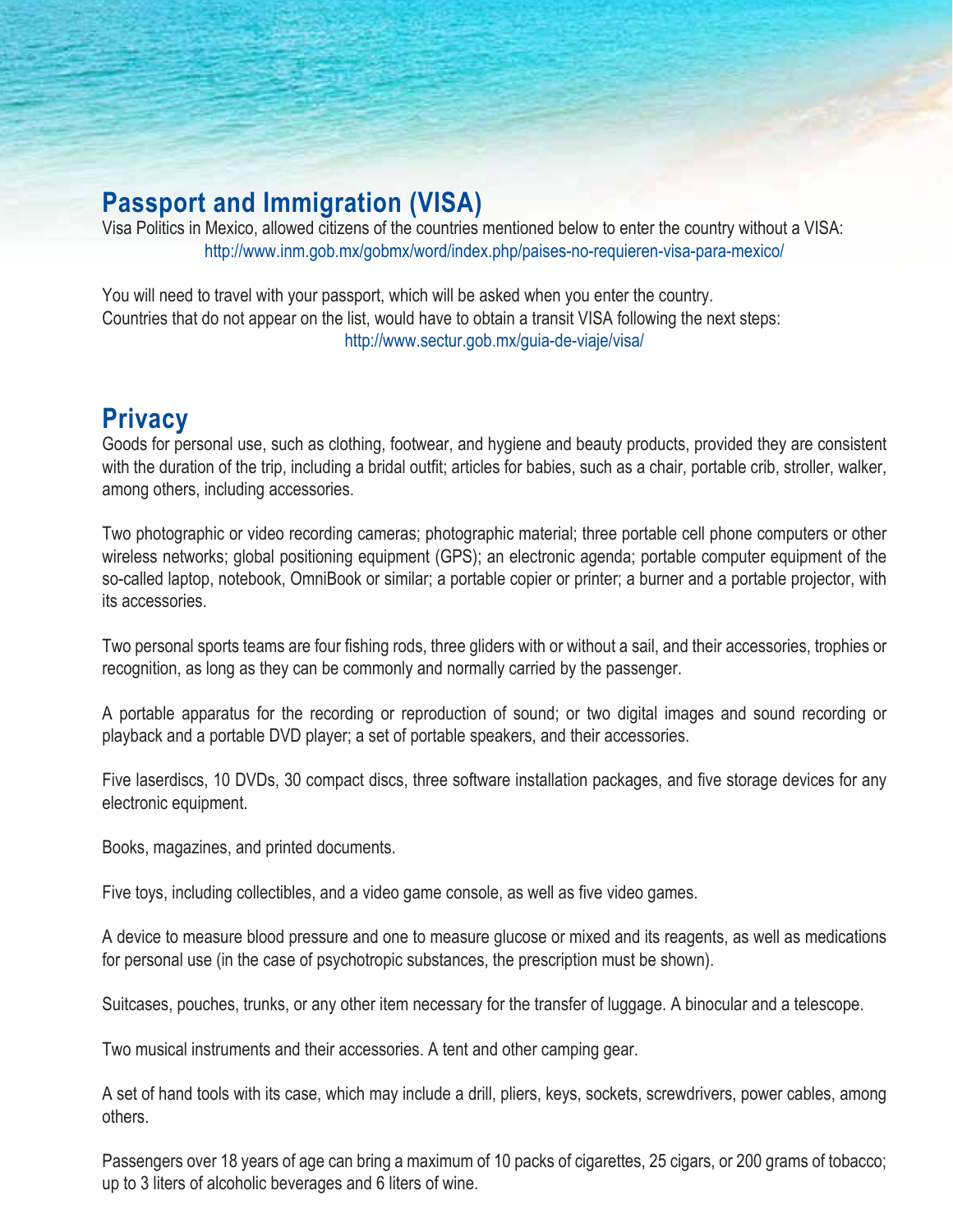Older adults and people with disabilities, items that due to their characteristics replace or reduce their limitations, such as walkers, wheelchairs, crutches, canes, among others.

In addition, you can import, without paying taxes, up to 3 pets or companion animals that you bring with you, such as cats, dogs, canaries, hamsters, whose, parakeets, nymphs, ferrets, parakeets, turtles, small-sized wild birds (except raptors), as well as the accessories that they require for their transfer and cleaning, provided that they present before the customs personnel the zoosanitary certificate for their importation, issued by SAGARPA; In the case of wildlife animals, you must also present the Verification Record issued by PROFEPA, which verifies compliance with the non-tariff regulation or restriction to which they are subject.

### **Quarantine**

Very strict rules apply to the import or travelling with animal or plants. For more information, you can check the website below:

http://www.sagarpa.gob.mx/Delegaciones/distritofederal/boletines/Paginas/2015JAC0851- 20.aspx

### **Shopping**

Cancun has a lot of options for shopping. You can visit Kukulcan Plaza (9 minutes away by car from the Coral Beach Hotel) or "La Isla" (6 minutes away by car from the Coral Beach Hotel).

For buying handicrafts, you can go to "Mercado Negro Coral" which is 9 minutes' walk distance from the ICC and Coral Beach Hotel.

## **Tipping**

Tipping is not mandatory in Mexico; it is your choice to leave it or not. It is recommended to give gratuities of 10-15% in the restaurants, depending on the service that you have received.

Tips for taxis are not common.

### **Tours**

11TH WSRM 2022 Cancun Conference Organizers have many options to offer. For more information, please visit the tours Congress page.

https://www.epic.com.mx/microsurgery/